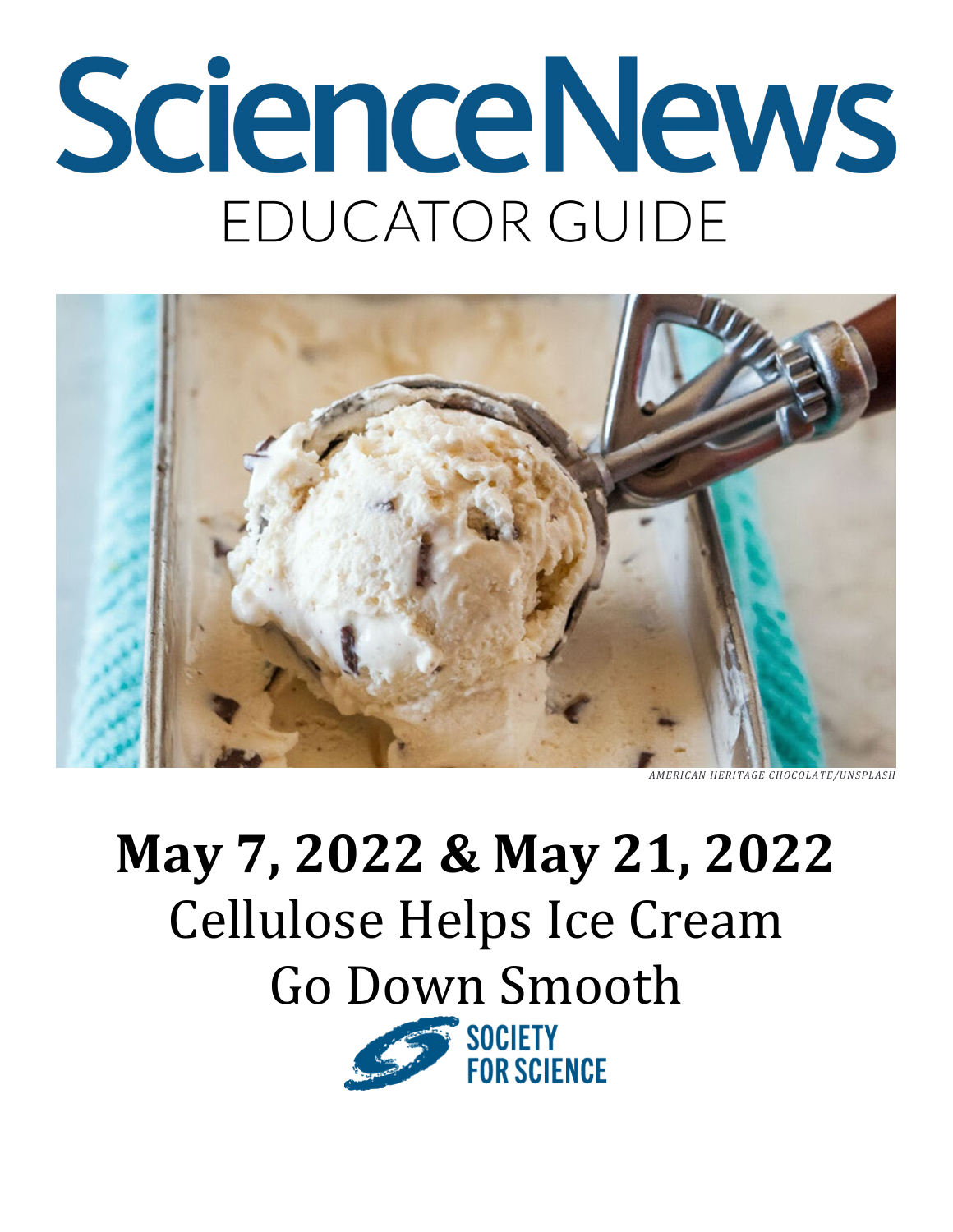

#### **About this Guide**

In this Guide, based on the online *Science News* article ["Grainy ice cream is unpleasant. Plant-based](https://www.sciencenews.org/article/ice-cream-crystals-grainy-nanocrystals-cellulose)  [nanocrystals might help,](https://www.sciencenews.org/article/ice-cream-crystals-grainy-nanocrystals-cellulose)" students will learn about how food scientists are using chemistry to improve the texture of ice cream, discuss the science of ice cream on a molecular level and brainstorm testable scientific questions about favorite frozen desserts.

#### **This Guide includes:**

**Article-based Comprehension Q&A** — Students will answer questions about the online *Science News* article ["Grainy ice cream is unpleasant. Plant-based nanocrystals might help,](https://www.sciencenews.org/article/ice-cream-crystals-grainy-nanocrystals-cellulose)" which describes new research into improving the shelf life of ice cream. A version of the article, "Cellulose helps ice cream go down smooth," appears in the May 7, 2022 & May 21, 2022 issue of *Science News*. Related standards include NGSS-DCI: HS-PS3; HS-ETS1.

**Student Comprehension Worksheet** — These questions are formatted so it's easy to print them out as a worksheet.

**Cross-curricular Discussion Q&A** — Students will analyze and write a caption for microscope images of crystals in an ice cream*–*like solution, discuss how molecules behave as ice cream freezes and thaws, and pose scientific questions about a favorite frozen dessert. Related standards include NGSS-DCI: HS-PS1; HS-PS3; HS-ETS1.

**Student Discussion Worksheet** — These questions are formatted so it's easy to print them out as a worksheet.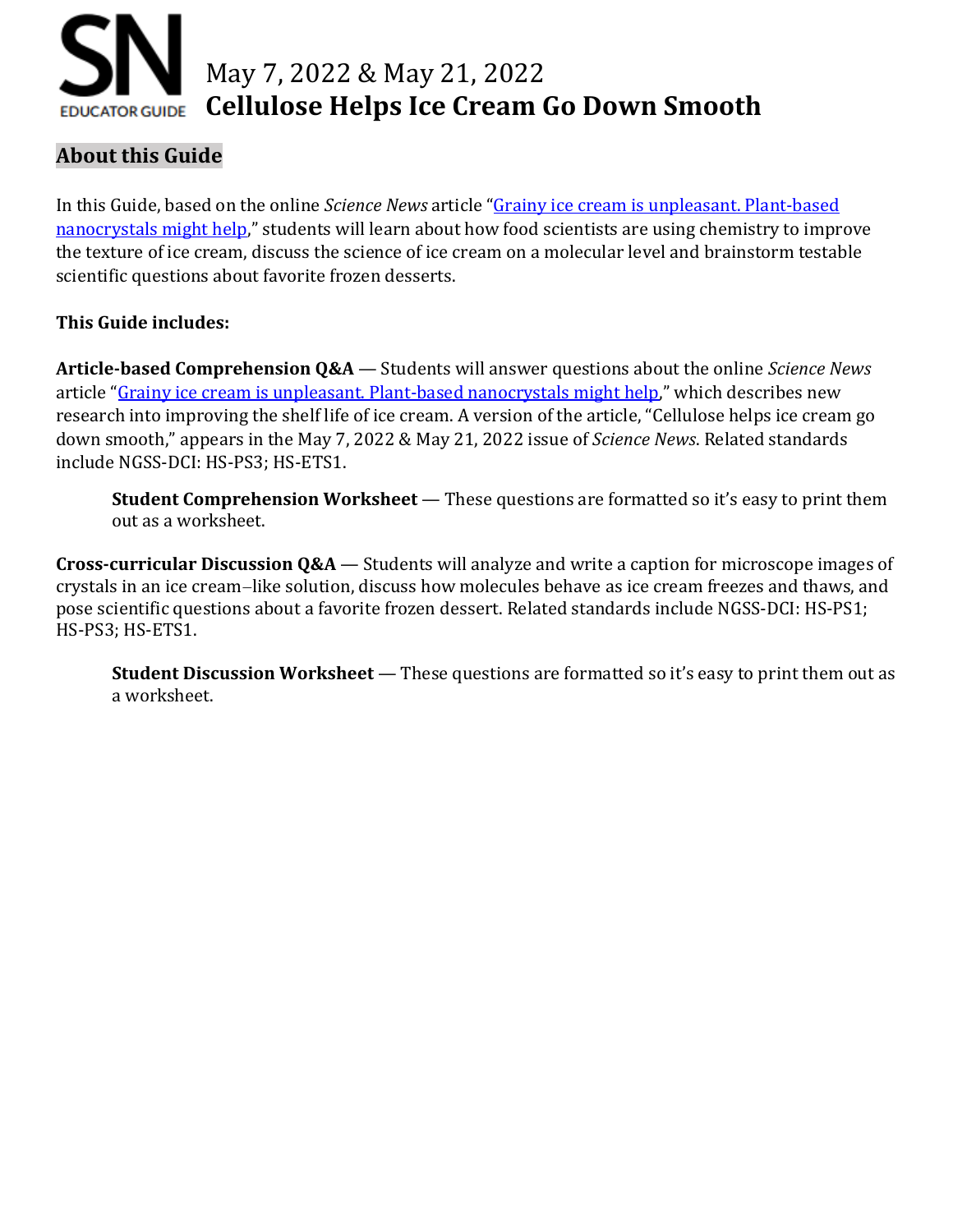## May 7, 2022 & May 21, 2022 **Cellulose Helps Ice Cream Go Down Smooth EDUCATOR GUIDE**

#### **Article-based Comprehension, Q&A**

**Directions for teachers**: Ask students to read the online *Science News* article ["Grainy ice cream is](https://www.sciencenews.org/article/ice-cream-crystals-grainy-nanocrystals-cellulose)  [unpleasant. Plant-based nanocrystals might help,"](https://www.sciencenews.org/article/ice-cream-crystals-grainy-nanocrystals-cellulose) and answer the following questions. A version of the article, "Cellulose helps ice cream go down smooth," appears in the May 7, 2022 & May 21, 2022 issue of *Science News*.

#### **1. Why does ice cream sometimes develop a grainy texture?**

Ice cream becomes grainy when ice crystals in the mixture grow to a diameter of 50 micrometers or more. The crystals grow as they melt and reform over time due to natural temperature fluctuations.

#### **2. How do ice cream manufacturers currently keep ice cream from getting grainy? How well does this solution work?**

Food stabilizers such as guar gum are added to ice cream. These gum stabilizers slow the ice crystals' growth, but do not stop it. Ice cream with gum stabilizers will eventually become grainy, but not as quickly as ice cream without stabilizers.

#### **3. What new potential solution are scientists investigating?**

Scientists are investigating cellulose nanocrystals, or CNCs, as an additive. CNCs are derived from wood pulp and have properties similar to guar gum.

#### **4. In your own words, describe food scientist Tao Wu and colleagues' experimental setup. What did they use as a substitute for ice cream in their study, and what were the components of each test solution?**

The team used a sucrose solution as a substitute for ice cream. They compared crystal growth in sucrose solution with CNCs added and sucrose solution with guar gum added.

#### **5. What did the experiments reveal?**

In the sucrose solution with CNCs added, ice crystals stopped growing after 24 hours and after one week, remained at a diameter of 25 micrometers. In sucrose solution with guar gum, ice crystals grew to 50 micrometers in three days.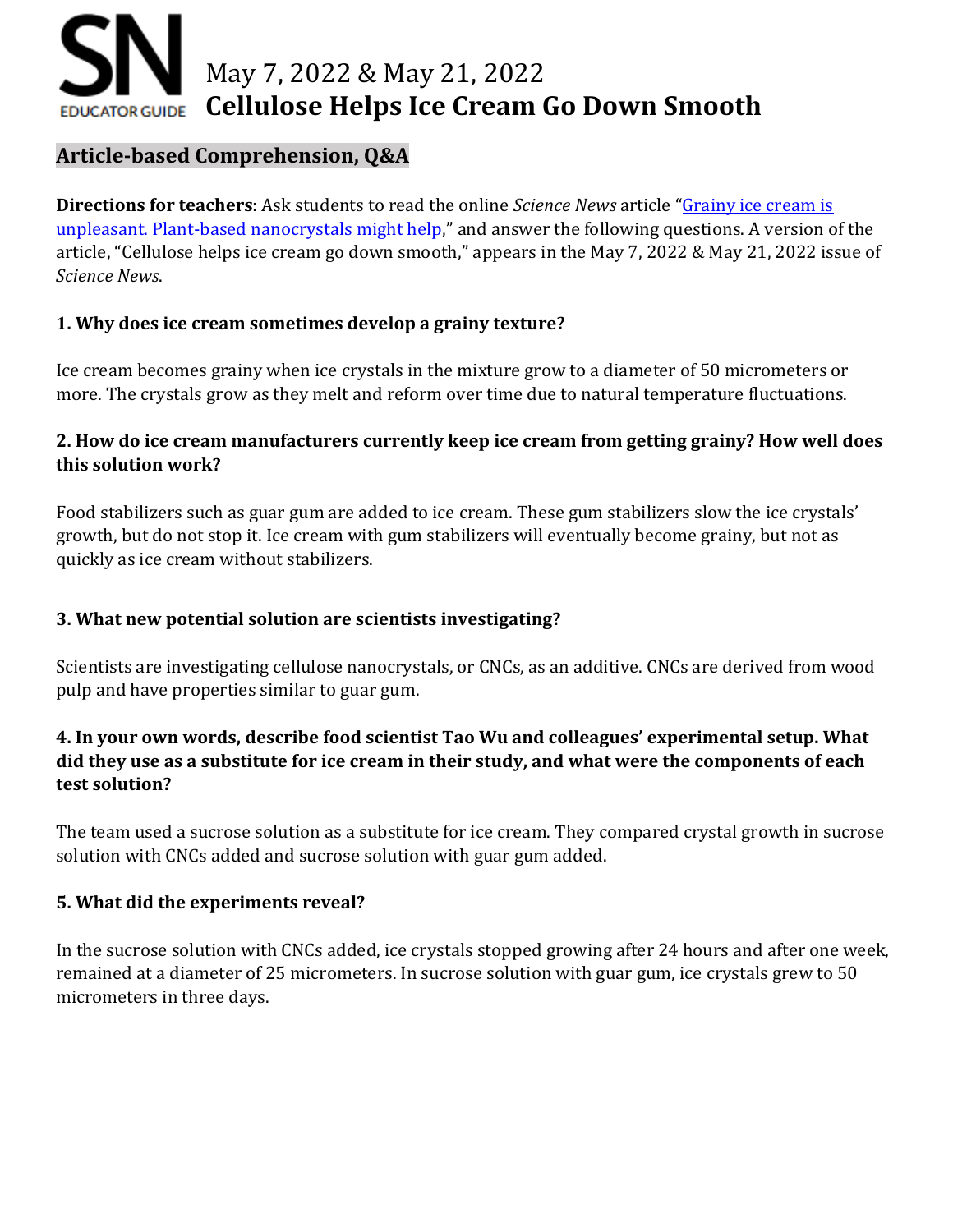#### **6. What does food engineer Richard Hartel say about the findings? Why do you think the author of the** *Science News* **article included Hartel's perspective in the story?**

Hartel says the findings suggest that the CNCs are more effective than gum stabilizers. The author may have included Hartel's perspective because he is an expert in the field who was not involved in the research, so his analysis of the work is likely to be unbiased.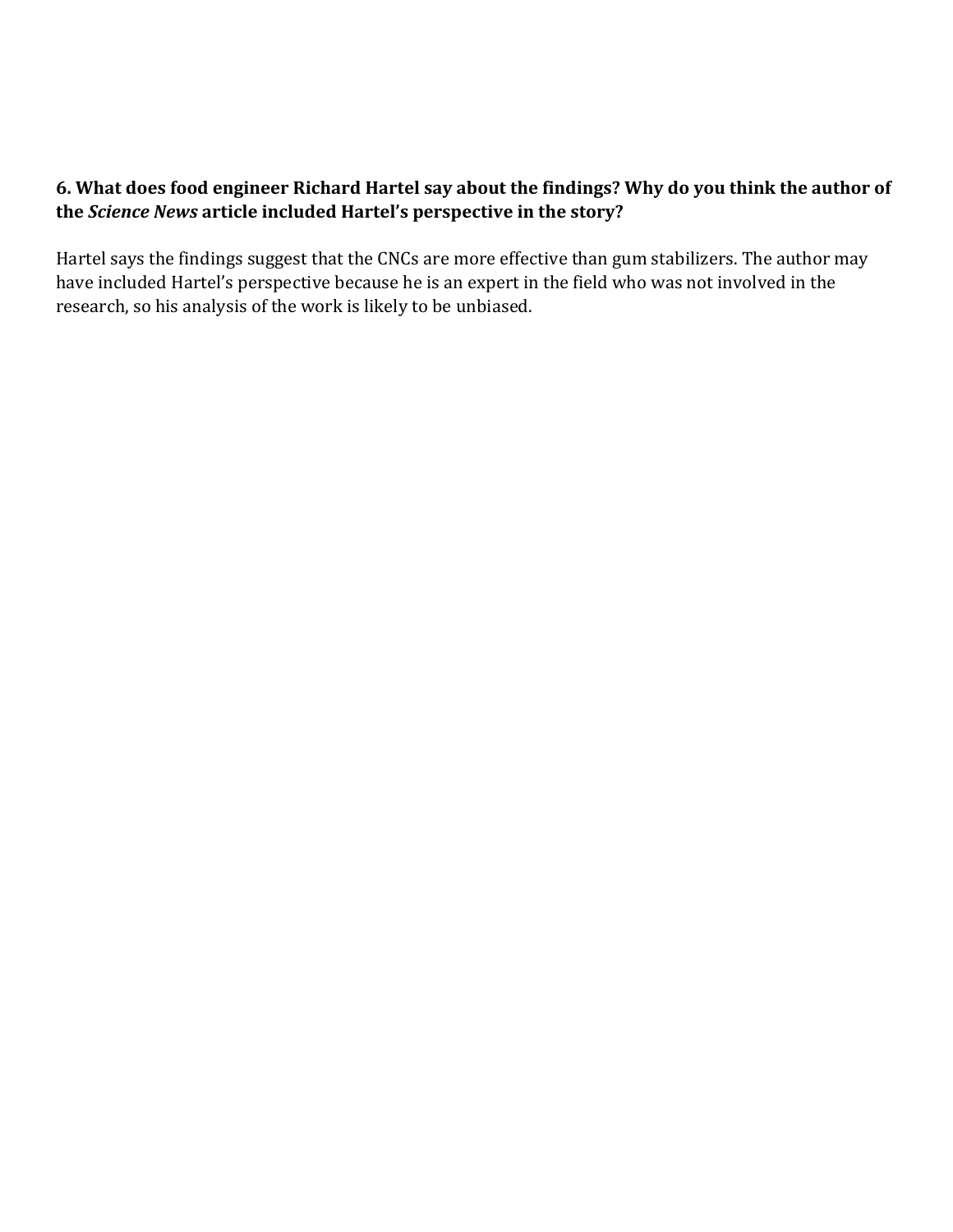## May 7, 2022 & May 21, 2022 **Cellulose Helps Ice Cream Go Down Smooth EDUCATOR GUIDE**

#### **Student Comprehension Worksheet**

**Directions**: Read the online *Science News* article ["Grainy ice cream is unpleasant. Plant-based](https://www.sciencenews.org/article/ice-cream-crystals-grainy-nanocrystals-cellulose)  [nanocrystals might help,](https://www.sciencenews.org/article/ice-cream-crystals-grainy-nanocrystals-cellulose)" and answer the following questions. A version of the article, "Cellulose helps ice cream go down smooth," appears in the May 7, 2022 & May 21, 2022 issue of *Science News*.

#### **1. Why does ice cream sometimes develop a grainy texture?**

**2. How do ice cream manufacturers currently keep ice cream from getting grainy? How well does this solution work?** 

**3. What new potential solution are scientists investigating?** 

**4. In your own words, describe food scientist Tao Wu and colleagues' experimental setup. What did they use as a substitute for ice cream in their study, and what were the components of each test solution?**

**5. What did the experiments reveal?**

**6. What does food engineer Richard Hartel say about the findings? Why do you think the author of the** *Science News* **article included Hartel's perspective in the story?**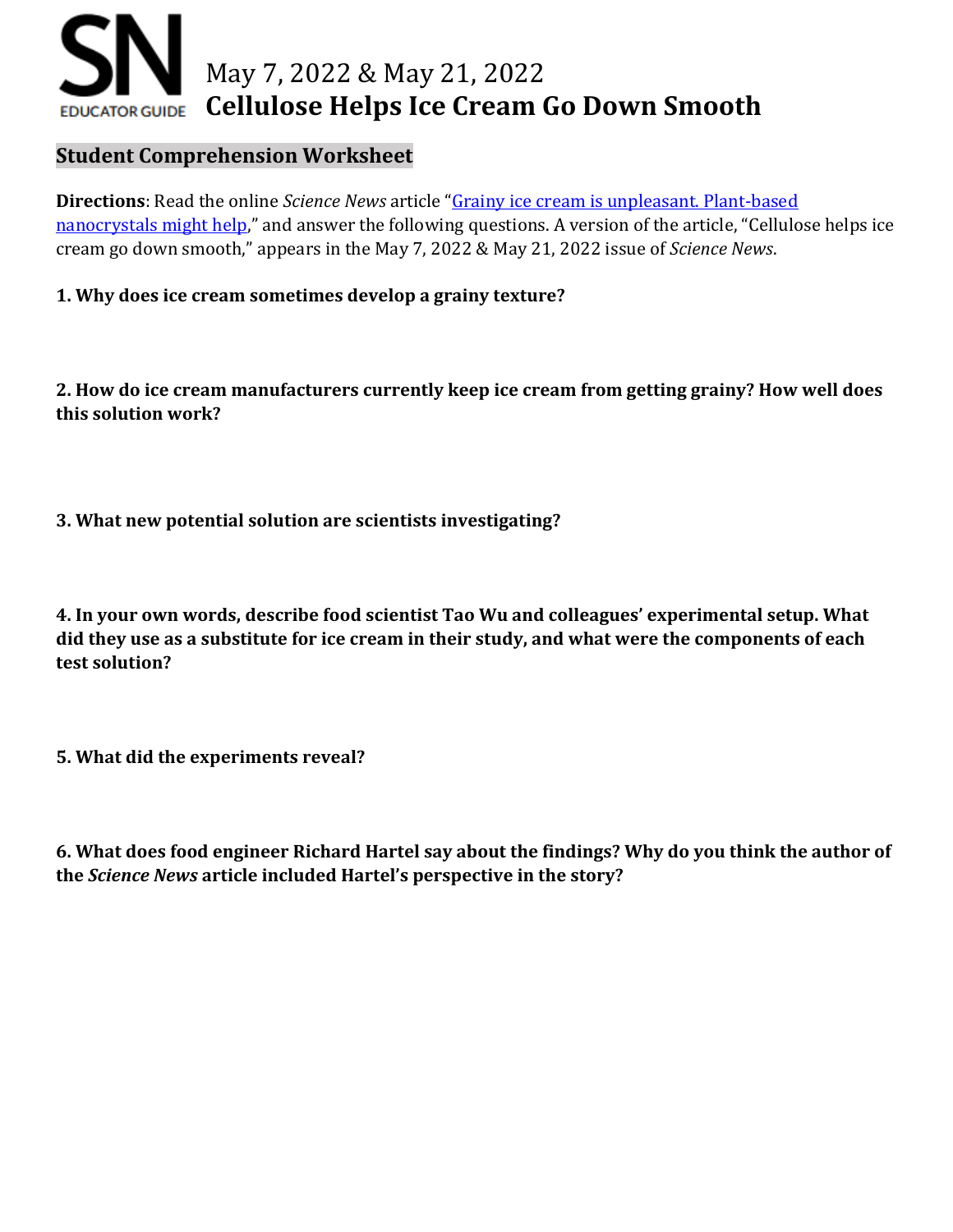## May 7, 2022 & May 21, 2022 **Cellulose Helps Ice Cream Go Down Smooth EDUCATOR GUIDE**

#### **Cross-curricular Discussion, Q&A**

#### **Directions for teachers:**

Ask students to read the online *Science News* article ["Grainy ice cream is unpleasant. Plant-based](https://www.sciencenews.org/article/ice-cream-crystals-grainy-nanocrystals-cellulose)  [nanocrystals might help"](https://www.sciencenews.org/article/ice-cream-crystals-grainy-nanocrystals-cellulose) and answer the questions according to the instructions. A version of the article, "Cellulose helps ice cream go down smooth," appears in the May 7, 2022 & May 21, 2022 issue of *Science News*.

**Want to make it a virtual lesson?** Post the online *Science News* article to your virtual classroom. Discuss the article and questions with your class on your virtual platform.

#### **Picture this**

1. Find the pictures within the text of the article. Without reading the picture caption, spend about 30 seconds observing the pictures silently. Spend the next minute with a partner stating as many observations as you can about the pictures. Go back and forth naming observations.

*Student answers will vary. Observations might include: the backgrounds are teal, the droplets in the lefthand image look bigger than the droplets in the right-hand image, some droplets look to be connected on a few sides, about an inch in the images represents 100 micrometers, most droplets in the right-hand image appear to be about 10 to 20 micrometers wide, all droplets appear to be clear, etc.*

2. Based on what you observed in the pictures and the headline of the online *Science News* article "Grainy ice cream is unpleasant. Plant-based nanocrystals might help," what do you think the pictures show?

*The pictures appear side by side, probably so that the reader can compare them. Based on the article headline, the left-hand image might be grainy regular ice cream and the right-hand image could be ice cream that contains plant-based nanocrystals.* 

3. Read the text of the article, again making sure to avoid reading the caption. Using details that you learned from the article, explain what you see in the pictures.

*The pictures show ice crystals in sucrose solutions. The solution shown in the right-hand image likely contains cellulose nanocrystals because the ice crystals are smaller than the crystals shown in the left-hand image and scientists found that cellulose nanocrystals stunted ice crystal growth.*

4. Write your own caption for the pictures.

*Cellulose nanocrystals that scientists added to sucrose solution (right) stopped ice crystals from growing as large as the ice crystals in sucrose solution without CNCs (left).*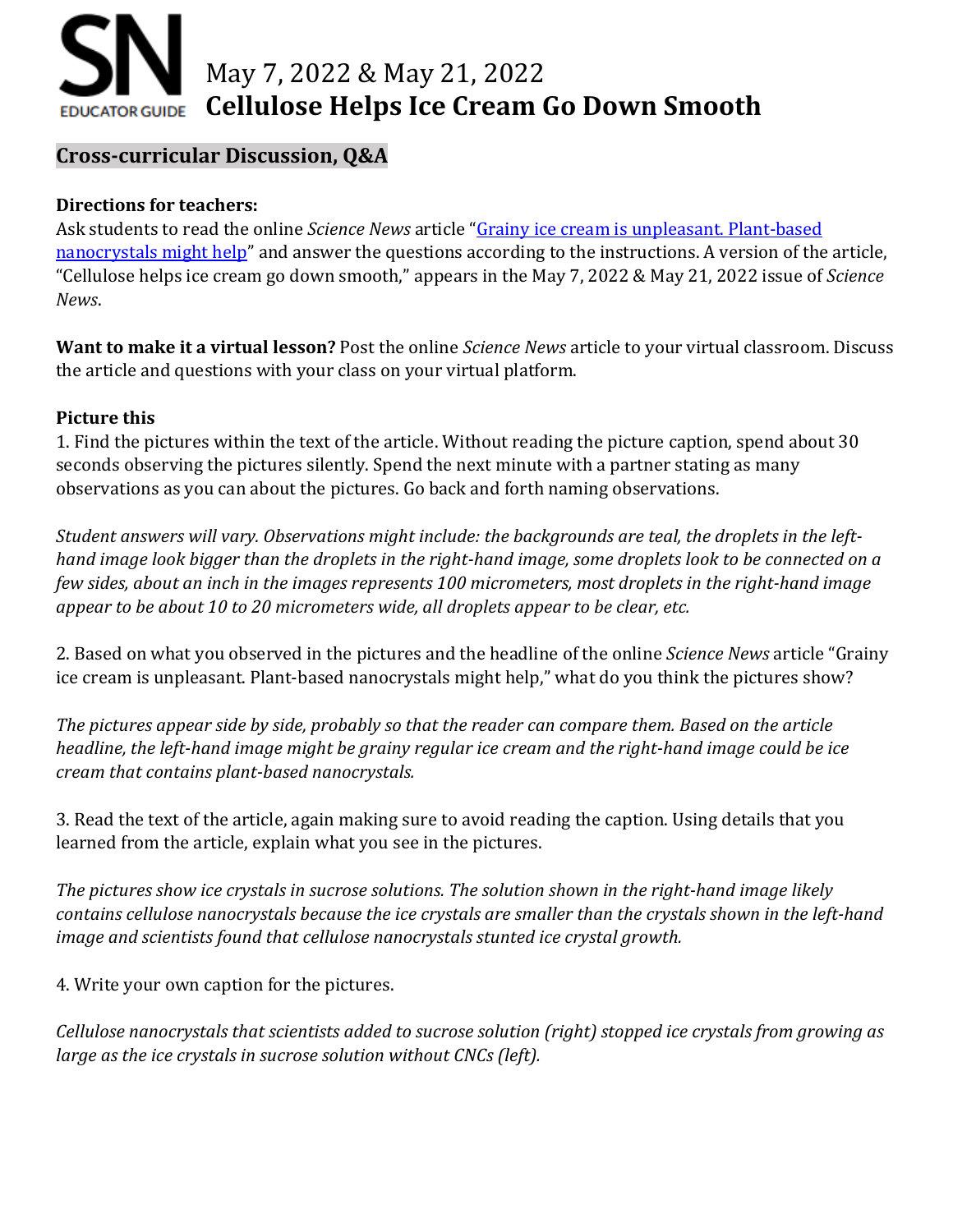5. Do you think the pictures are an effective addition to the article? Why or why not?

*Yes, the pictures are a nice addition to the article. They help readers visualize the researchers' findings.* 

#### **The molecular lens**

1. If you could see water ice crystals in the solution at a molecular level, describe what you might see. How would the molecules be arranged, how would they be moving, etc.?

*I would see water molecules (H2O) forming many repeating hexagonal lattices. The oxygen in one molecule would be attracted to the hydrogen in another molecule. The molecules would be locked into a fixed, solid structure and would moving slightly.* 

2. Describe what you would probably see in the sucrose solution without cellulose nanocrystals as it experiences cycles of warming and cooling.

*As the solution gets warmer, the water molecules would begin to move faster. Molecules near the outside of the lattice would begin to break away and could move more freely around the solution. The volume of solid ice overall in the solution would decrease. When the molecules in the solution cooled again, all molecular motion would slow. Water molecules would attract one another and begin to form solid lattice structures. Refreezing would cause the ice crystals to grow to a larger size than they were originally.* 

3. Describe what you would probably see as the sucrose solution with cellulose nanocrystals experienced cycles of heating and cooling.

*A similar melting and refreezing process would occur. The cellulose nanocrystals would somehow interfere with the reformation of ice. Ice crystals wouldn't be as big as they were if the nanoparticles weren't in solution.* 

4. Cellulose nanocrystals are considered food additives. Define the term "food additive" based on your understanding of the article.

*Food additives are substances that are added to food to preserve it or enhance its texture, taste, appearance or some other aspect.*

#### **Frozen favorites**

1. According to the first sentence of the *Science News* article, "You can never have too much ice cream, but you can have too much ice in your ice cream." What have you learned about the composition and texture of ice cream from this article?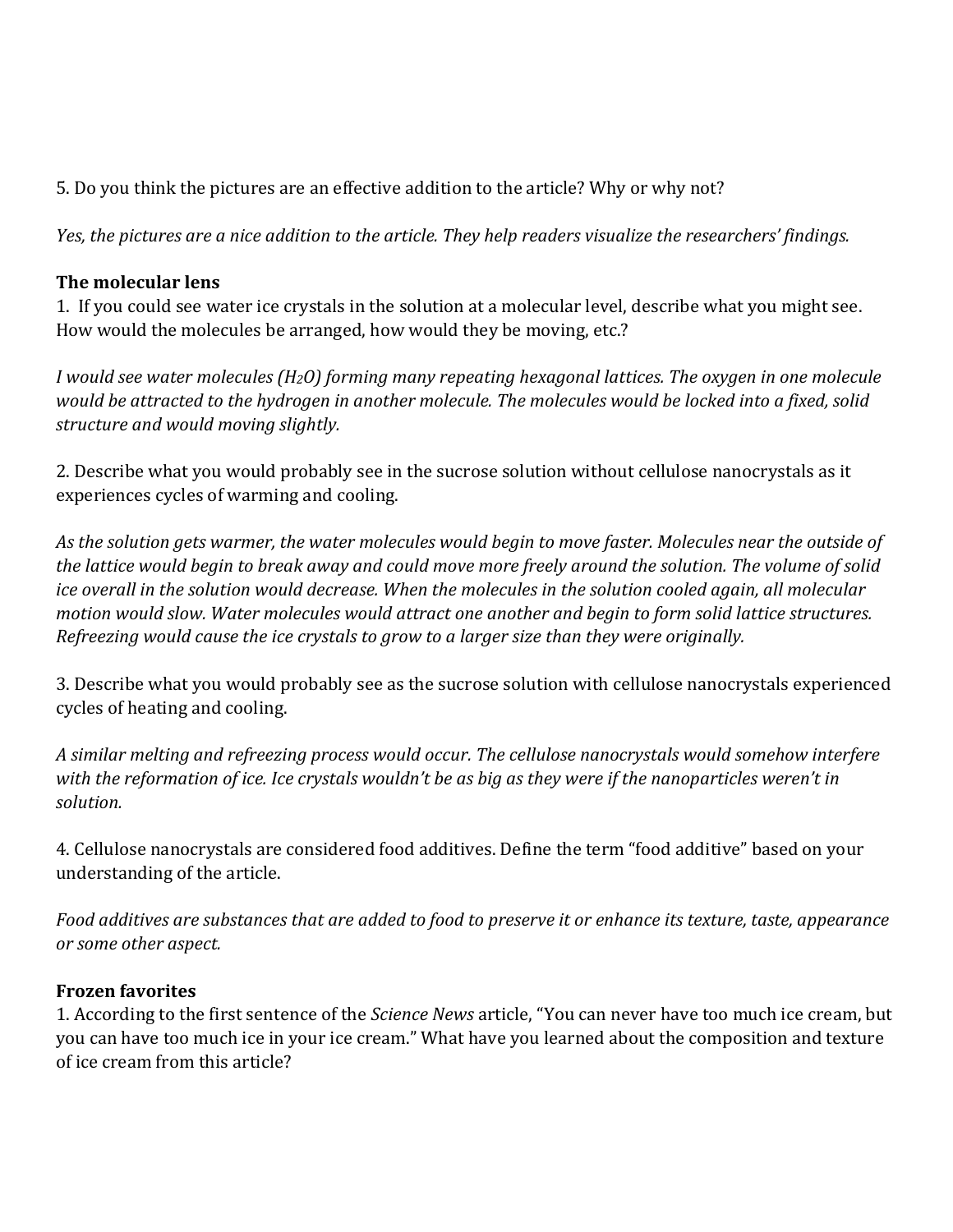*Student answers will vary, but they might say that the texture of ice cream depends on the size of ice crystals within it.* 

2. What's your favorite type of frozen dessert (ice cream, gelato, sherbet, sorbet, frozen yogurt, nondairy frozen dessert, etc.)? Why?

*Student answers will vary.*

3. Look up information about your favorite dessert's ingredients and their ratios. Write a one-sentence description of your dessert using this additional information.

*Student answers will vary. One possible answer is that sorbets are made of mostly water, fruit and sugar or other sweeteners. Sorbets have an acidic pH and do not contain dairy.*

4. Imagine you are making your favorite frozen dessert. How could you improve the flavor or texture of the dessert by altering the ingredients or their ratios? Propose a testable scientific question for this modification.

*Will sorbet with a higher ratio of fruit compote taste better?*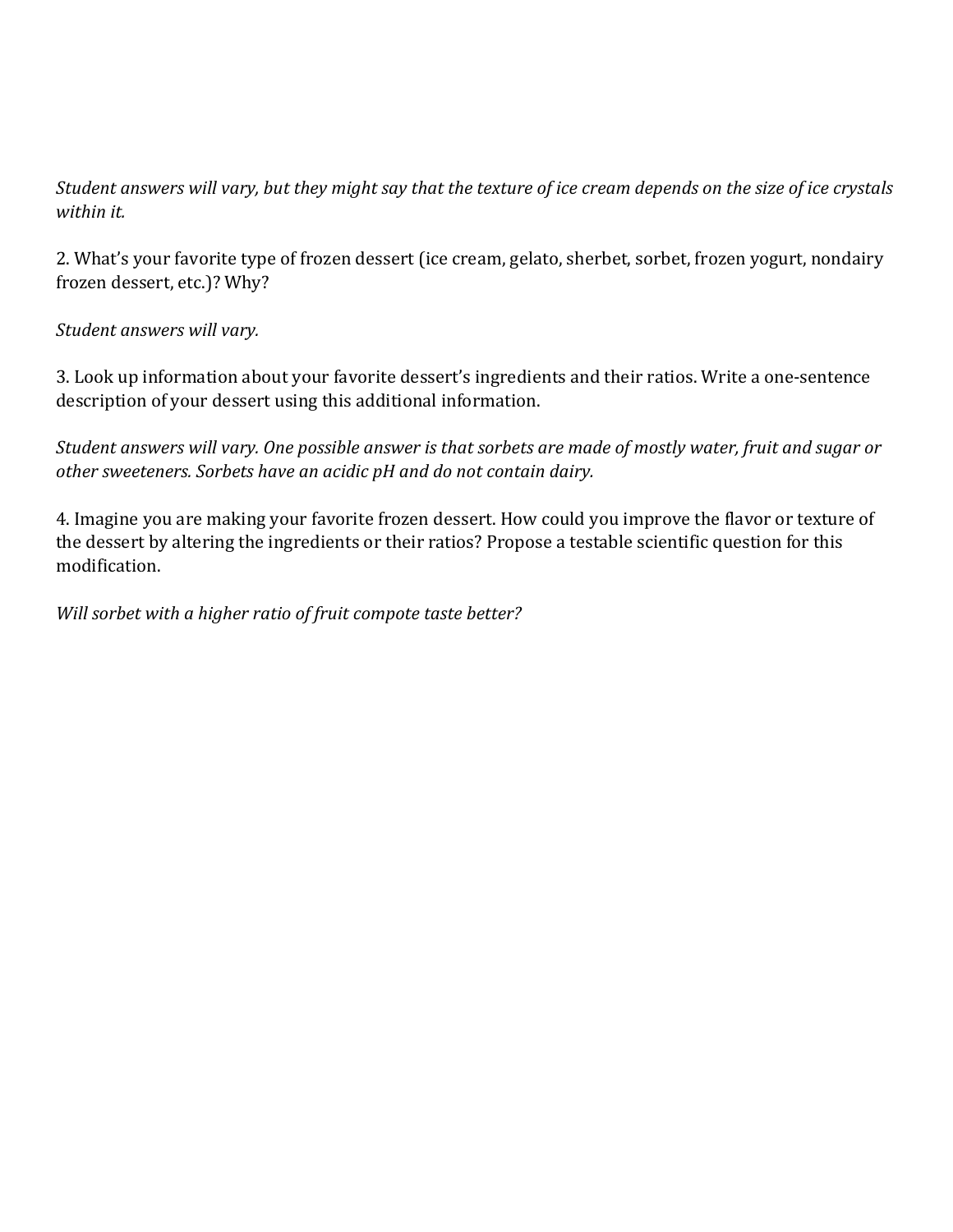

#### **Student Discussion Worksheet**

**Directions:** Read the online *Science News* article ["Grainy ice cream is unpleasant. Plant-based](https://www.sciencenews.org/article/ice-cream-crystals-grainy-nanocrystals-cellulose)  [nanocrystals might help"](https://www.sciencenews.org/article/ice-cream-crystals-grainy-nanocrystals-cellulose) and answer the questions according to your teacher's instructions. A version of the article, "Cellulose helps ice cream go down smooth," appears in the May 7, 2022 & May 21, 2022 issue of *Science News*.

#### **Picture this**

1. Find the pictures within the text of the article. Without reading the picture caption, spend about 30 seconds observing the picture silently. Spend the next minute with a partner stating as many observations as you can about the pictures. Go back and forth naming observations.

2. Based on what you observed in the pictures and the headline of the online *Science News* article "Grainy ice cream is unpleasant. Plant-based nanocrystals might help," what do you think the pictures show?

3. Read the text of the article, again making sure to avoid reading the picture caption. Using details that you learned from the article, explain what you see in the pictures.

4. Write your own caption for the pictures.

5. Do you think the pictures are an effective addition to the article? Why or why not?

#### **The molecular lens**

1. If you could see water ice crystals in the solution at a molecular level, describe what you might see. How would the molecules be arranged, how would they be moving, etc.?

2. Describe what you would probably see in the sucrose solution without cellulose nanocrystals as it experiences cycles of warming and cooling.